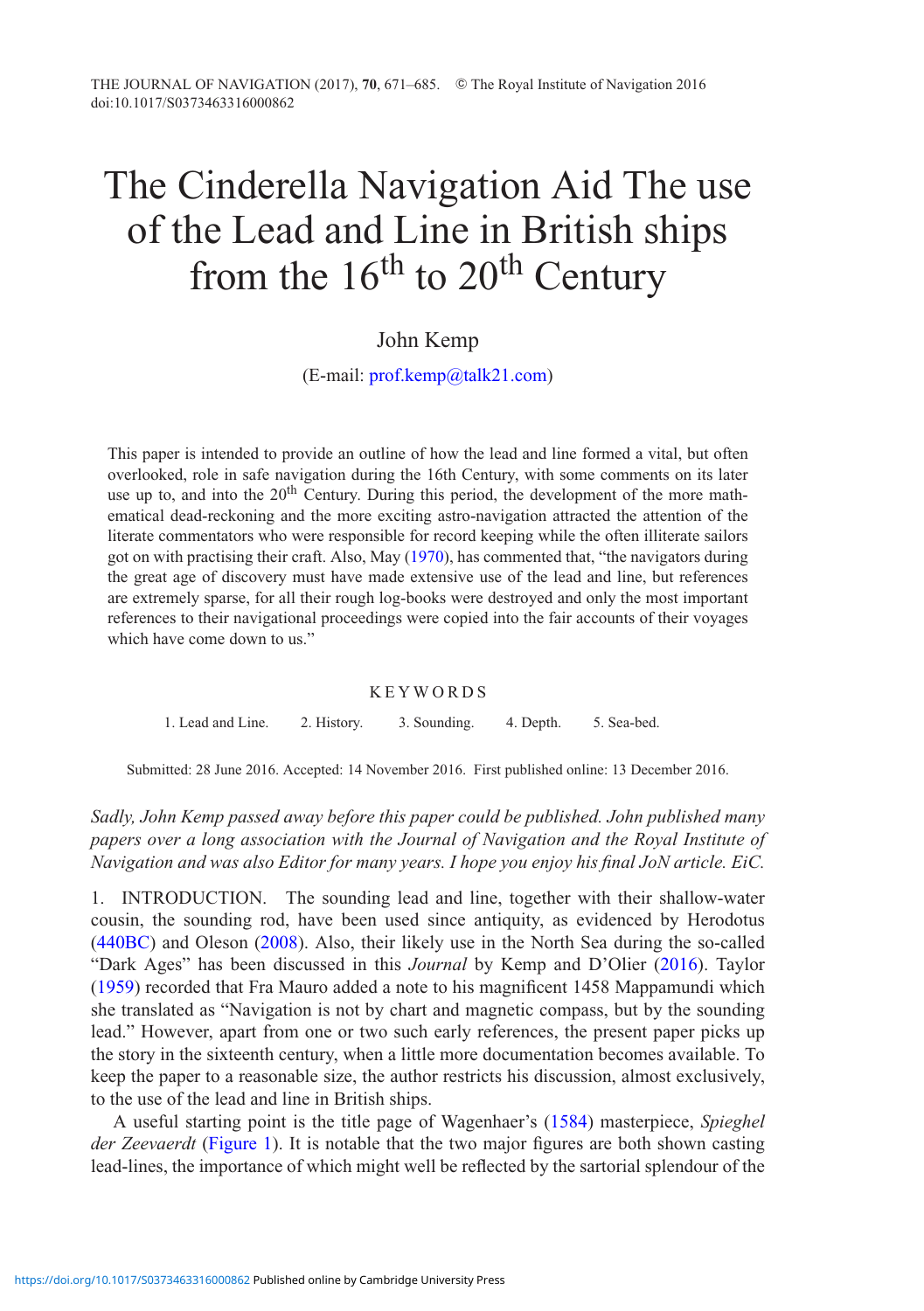<span id="page-1-0"></span>

Figure 1. Title page, *Spieghel der Zeevaerdt*.

two gentlemen concerned. The *Spieghel der Zeevaerdt* was translated into English as *The Mariner's Mirror* and, to this day, its title page is reproduced on the cover of the *Journal of the Society for Nautical Research.*

Few such illustrations exist although, going back to Norman times, Kemp and D'Olier [\(2016\)](#page-14-2) have previously noted the use of what appears to be a sounding line for testing the depth of water when approaching an anchorage, in scene 6 of the Bayeux Tapestry.

Another early reference that sets the scene for the present paper concerns the 15<sup>th</sup> Century first English "rutter". Taylor [\(1957\)](#page-14-5) tells us that, in c. 1470 this document listed soundings and the nature of the sea-bed in the approaches to the English Channel. Some examples were included in Kemp and D'Olier [\(2016](#page-14-2)) and are not repeated here. However, they comprised water depths of up to 80 fathoms, each with detailed sea-bed characteristics.

These last two references conveniently distinguish the two principal purposes for which the lead and line were used.

The Bayeux Tapestry shows a leadsman, on one of Harold Godwin's ships, monitoring the decreasing depth of water as the ship approached the shore, whilst a shipmate was standing ready to let the anchor go as soon as the appropriate depth was found.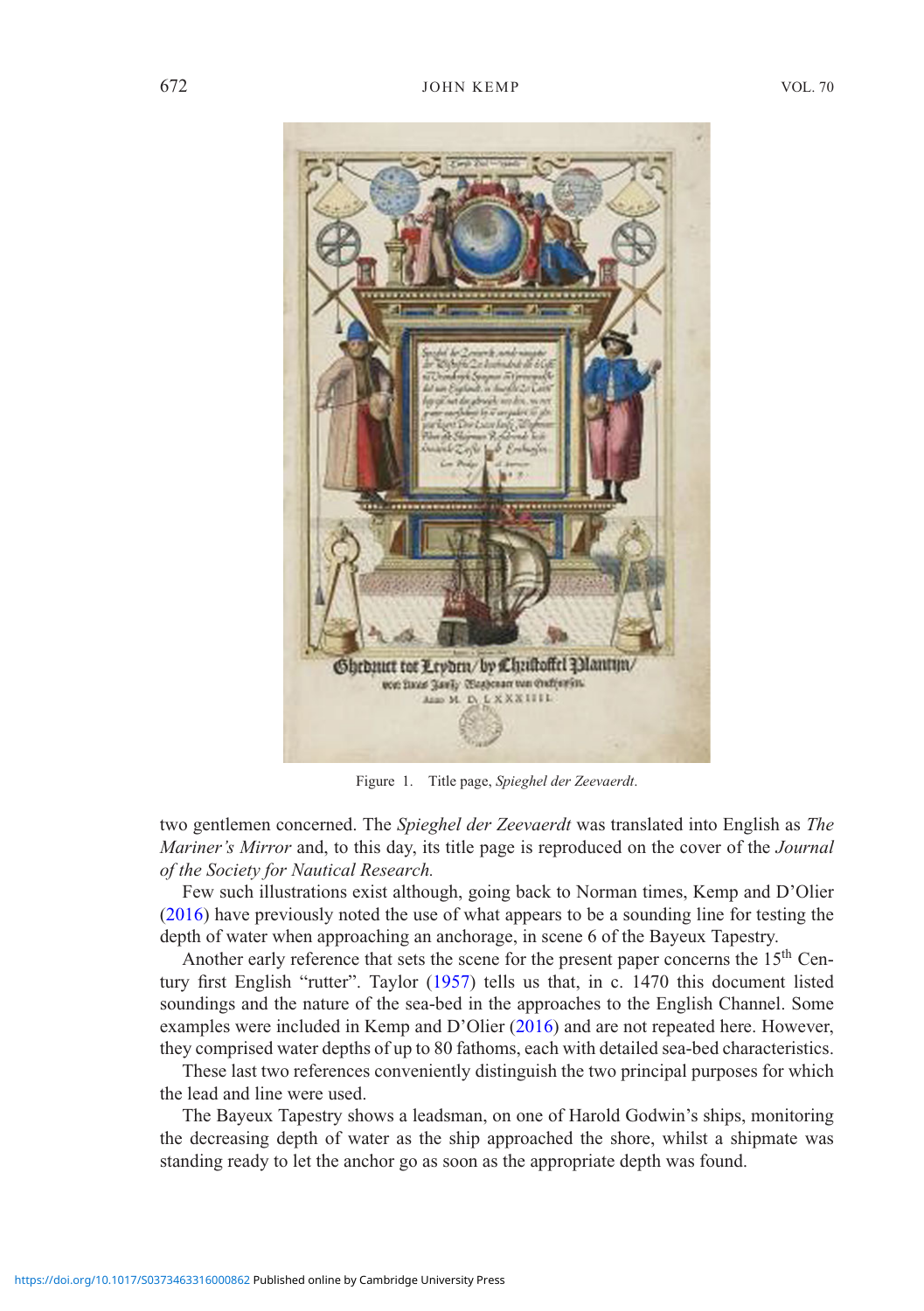The information in the English Rutter, on the other hand, was provided so that soundings with lead and line could be used to estimate a ship's position while well offshore. The depths quoted were too great for anchoring and the emphasis given to the nature of the sea-bed was very clearly related to areas off prominent points of land, such as Ushant and Lizard, which were not anchorages by any stretch of the imagination.

The considerable depths quoted show that fifteenth century sailors were prepared to go to a great deal of trouble to make use of this information. A ship would have had to be stationary through the water to measure depths much greater than 20 fathoms, and it would have been back-breakingly laborious to make frequent casts and, each time, retrieve by hand between 50 and 100 fathoms of wet rope with a heavy weight on the end.

Inventories of ships during the fifteenth century, for example Moore [\(1914](#page-14-6)), confirm that ships were supplied with sounding leads and lines, but the emphasis in this paper is to consider how this equipment might actually have been used at sea. Later inventories, and records of finding sounding leads in shipwrecks such as those recovered from the *Mary Rose* which sank in 1545, are of great general interest but are not touched upon again in this paper.

## 2. SIXTEENTH CENTURY EXPERIENCES.

2.1. *Rutters.* In the sixteenth century, records describing the actual use of soundings were not plentiful, but they began to appear with what Taylor [\(1959\)](#page-14-3) described as, "The explosive entry of England into world affairs in the mid-years of the first Elizabeth."

Waters [\(1958](#page-14-7)) tells us that the first printed English rutter was a translation by Richard Copeland from the French *Le Routier de la Mer,* ascribed to Pierre Garsie and published in Rouen from 1502. Copeland's first edition was in 1528. This contained much information concerning depth of water and the character of the sea bed, and was intended to provide navigational guidance for ships in the wine trade entering the English Channel.

Another section was added to this rutter in 1541, covering the "North Part". This dealt with the Scottish coast and was based on Alexander Lindsay's "A Rutter for the Scottish Seas". Lindsay's work contained detailed information on courses, distances and tides but, perhaps because of the different characteristics of the northern coastline, he confined his depth of water entries to a few anchorages.

Later editions based on Copeland's work contained enhanced information, and May [\(1970\)](#page-14-0) has listed the soundings in the approaches to the English Channel from a 1567 edition as follows. Here and elsewhere in this paper, the transcription from archaic into modern English is due to the author, but the older form is retained in a few places where the meaning is clear.

### *If you are at 60 or 65 fathoms you shall find small sand and muddy grounds and you shall be off the coast of Ushant.*

*And if you are towards the bank of Scilly, you shall have 86 or 90 fathoms and you shall find in your lead stony ground and you shall make a great way towards the bank of Scilly.*

*When you are at 71 fathom you shall find small black sand and you shall be athwart of Lizard.*

*When you are at 60 or 65 fathoms you shall find white sand and white soft worms, and you shall be very close to Lizard.*

*Between the Peninsular of Cornwall and Ushant, in the middle of the Channel, you shall find 70 fathoms.*

*When you are athwart of Plymouth or Start Point you shall find stremy ground and dents in the tallow, and soundings of 41 or 42 fathoms.*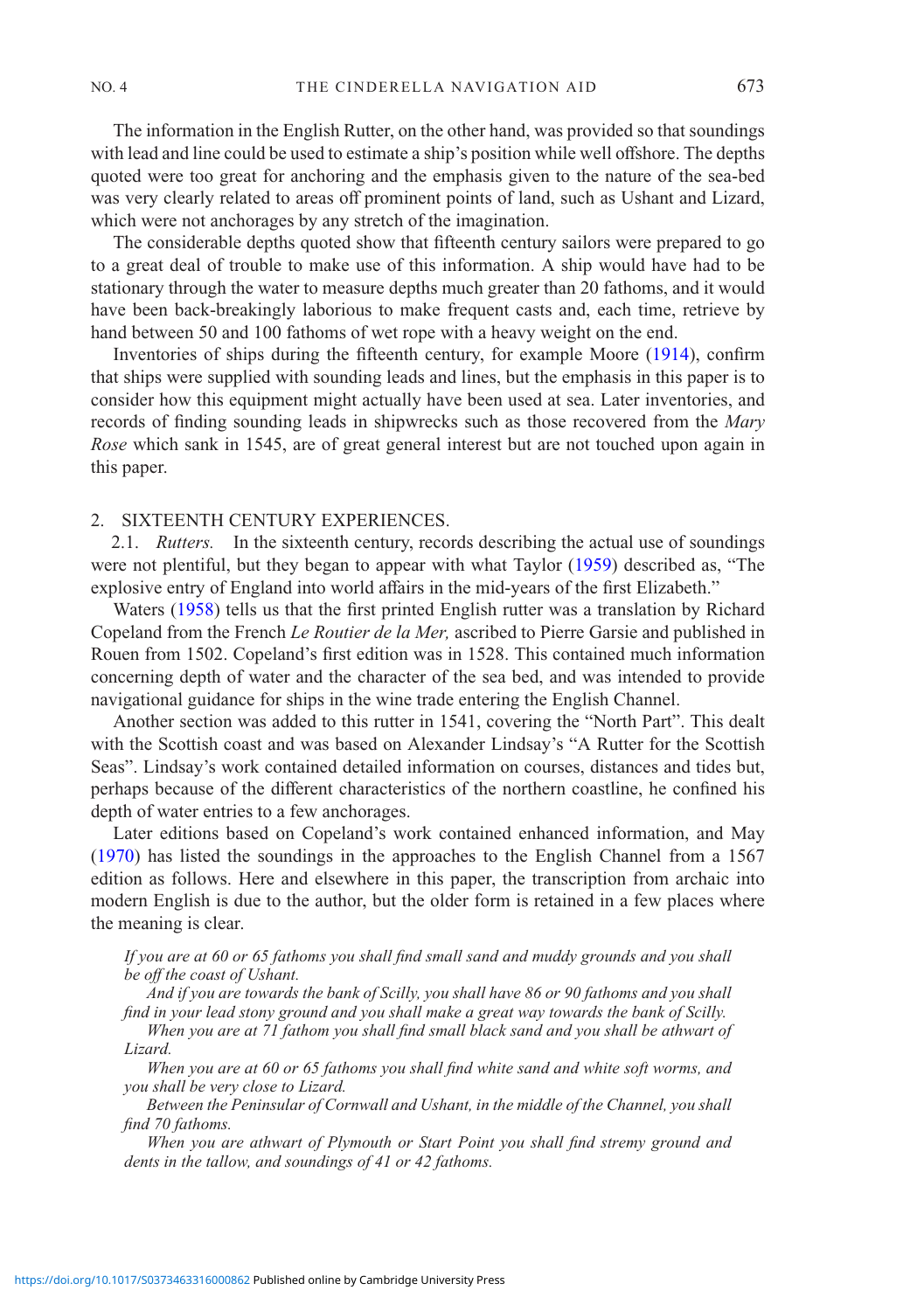<span id="page-3-0"></span>

Figure 2. Soundings in the English Channel.

*On coming nigh to Portland you shall find 30 fathoms and stones like beans. And this sounding lasts until the Isle of Wight and, in the same depth, you shall find white stones and others that are greater, and then you shall be athwart the Isle of Wight.*

*Two or three leagues from the Isle of Wight you shall find 25 fathoms with dents or clefts in the tallow like small thread.*

*Two or three leagues from the Casquets you shall find 40 fathoms and big stones, rugged and black.*

*Between Beachy and the Isle of Wight you shall find, a league from the land, 38 fathoms and pebbles as big as beans.*

*Between Folkestone and Boulogne is a bank that is called Rippe Rappe which is in the middle of the route, as near Picardy as England, and close to it is 26 or 27 fathoms.*

*Beneath the Castle of Dover you shall find 10 fathoms. In the strait of Calais you shall find 30 fathoms. Between Calais and Thanet you shall find 25 fathoms.*

The above listing is illustrated, graphically, in [Figure 2.](#page-3-0)

At this point, it is appropriate to consider the accuracy of the soundings, and it is clear that many of the depths are exaggerated. The true fifty fathom line, shown in [Figure 2,](#page-3-0) lies to the south-west of Land's End, yet greater depths than this are listed off the Lizard. Similarly, a depth of 30 fathoms off the Isle of Wight appears to be inside the 25 fathom line. These discrepancies might be due to the difficulty of ensuring that the lead-line was vertical when sounding in deep water. With a ship stopped in the water, a sounding line would only fall vertically to the sea bed if the whole column of water was stationary or moving with the tide at the same rate. In practice, the ship could be making leeway due to a wind, and a tidal stream would run more slowly at greater depths due to friction from the sea bed. Both these effects would cause the lead-line to depart from the vertical and thus to indicate an exaggerated depth of water.

There was also the difficulty of sensing when the lead had reached the sea-bed. In 1644 Mainwaring  $(1644)$  gave the weight of a deep-sea lead as  $14 lb (6.35 kg)$ . However, the dry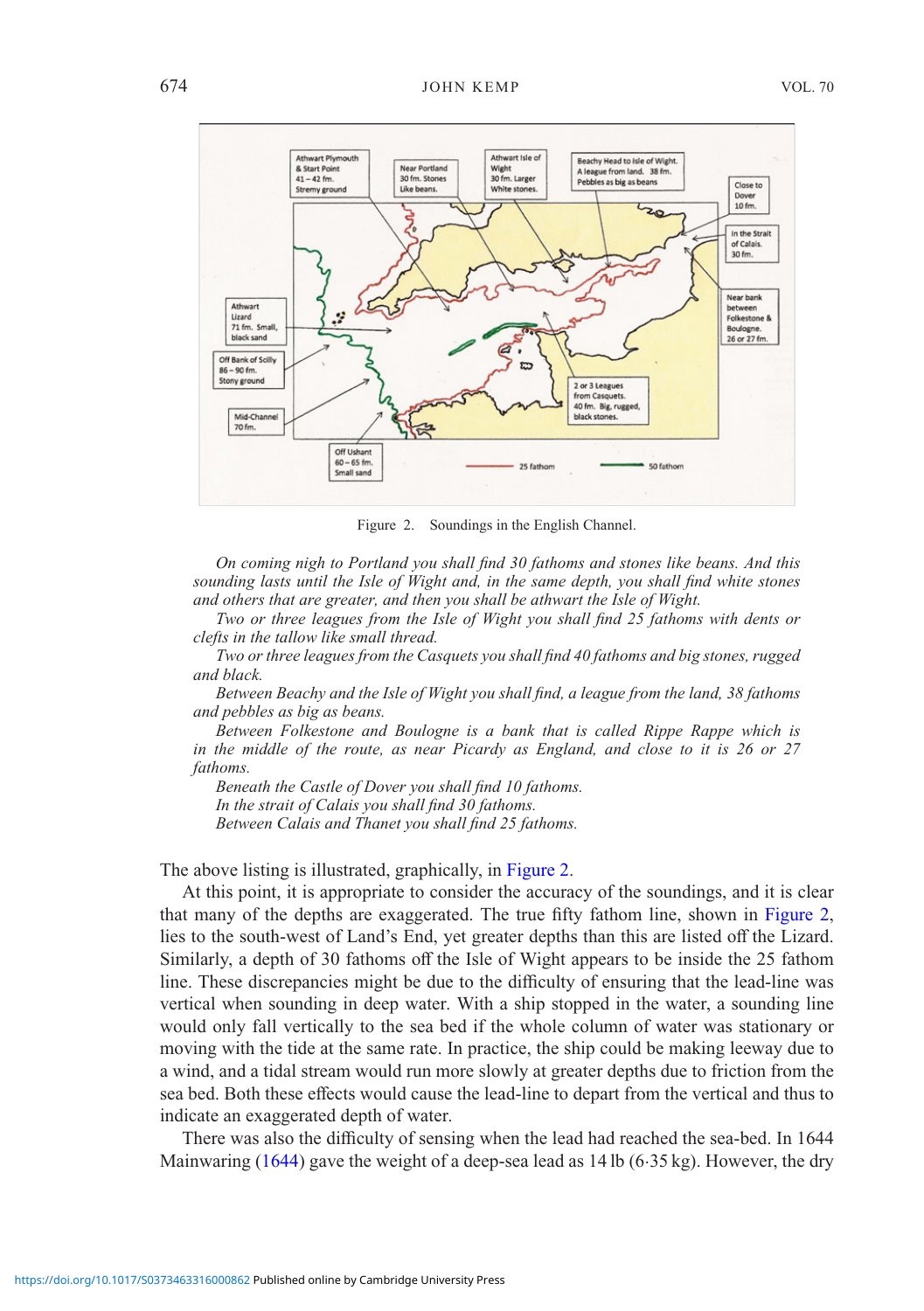weight of a  $1\frac{1}{2}$  inch circumference rope (i.e.  $\frac{1}{2}$  inch diameter) is about 0·1 kg/metre, so 100 metres would weigh 10 kg. A back-yard experiment by the author indicated that, if the rope were wet, the weight would be more than doubled, say to 20 kg. Thus, when taking a 50 fathom (100 metre) sounding, the momentum of the lead-line running out would have been three times the momentum of the lead itself. Even in calm conditions, it must have been very difficult for a leadsman to sense when the lead reached the sea-bed and considerably more difficult in moderate sea conditions. Any delay in sensing when the lead reached the sea bed, as the line continued to run out under its own momentum, would have given rise to an exaggerated depth estimate.

A third factor is that some, at least, of the quoted depths were derived from French sources. As we are reminded by Cotter [\(1971\)](#page-13-1) the French fathom was shorter than the English fathom so that a depth of eight English fathoms would have been equal to nine French fathoms.

It is noteworthy that the above errors would always cause an increase in the measured depth and never a decrease. Their presence might well be a reason why rutters often gave prominence to the nature of the sea bed rather than the depth of water.

The information included in rutters accumulated over the years from soundings recorded by sailors during many routine trading voyages. It was extended by explorers and adventurers as they voyaged further afield where, in unfamiliar locations, they needed to test the water depth to find safe passages and anchorages. Much of the information was carried in the memories of mariners but updated printed records appeared from time to time.

William Bourne [\(1574\)](#page-13-2) published *A Regiment for the Sea* which included a listing of soundings in the English Channel, derived from Richard Copeland's earlier work. Wagenhaer's [\(1584\)](#page-14-4) *Spieghel de Zeevaerdt* followed and also contained soundings for the English Channel which gave more emphasis to depths rather than the nature of the sea bed. The S*pieghel der Zeevaerdt* was translated into English by Anthony Ashley in 1588 as *The Mariners' Mirrour.* Then, Edward Wright [\(1599\)](#page-14-9) published *Certain Errors on Navigation.* This was a ground-breaking work in many ways but, for the purposes of this paper, we particularly note his chart of the North Atlantic from the Azores to the English Channel. This was on what is now known as the Mercator projection the mathematical basis of which had been first developed by Wright. The north-east section included comprehensive soundings in the western approaches to the Channel, and is illustrated in [Figure 3.](#page-5-0)

The concentration and density of the soundings suggests that an organised effort had been undertaken to obtain them, which would have involved a huge expenditure of time and physical labour. Such an investment of resources underlines the importance accorded to soundings at that time. The soundings, themselves are typically about 30% greater than the actual depths, which might be explained, at least in part, by the author's previous comments on possible causes of error. However that might be, the 100 fathom line, as implied by those soundings lies only 110 nautical miles west of Land's End. This is well short of the true distance of 200 miles.

2.2. *Sixteenth Century Explorers.* Nicholas Bourne [\(1652](#page-13-3)) collected a report describing the use of the lead and line for surveying a safe approach and anchorage during Sir Francis Drake's circumnavigation. Thus, on 27 December 1577, in the approach to Mogadore, it was recorded that:

*Lying about a mile from the main, a boat was sent to sound the harbour and, finding it safe, and in way of the entrance on the north side about five or six fathom water (but on the southern side it is very dangerous) we brought in our whole fleet.*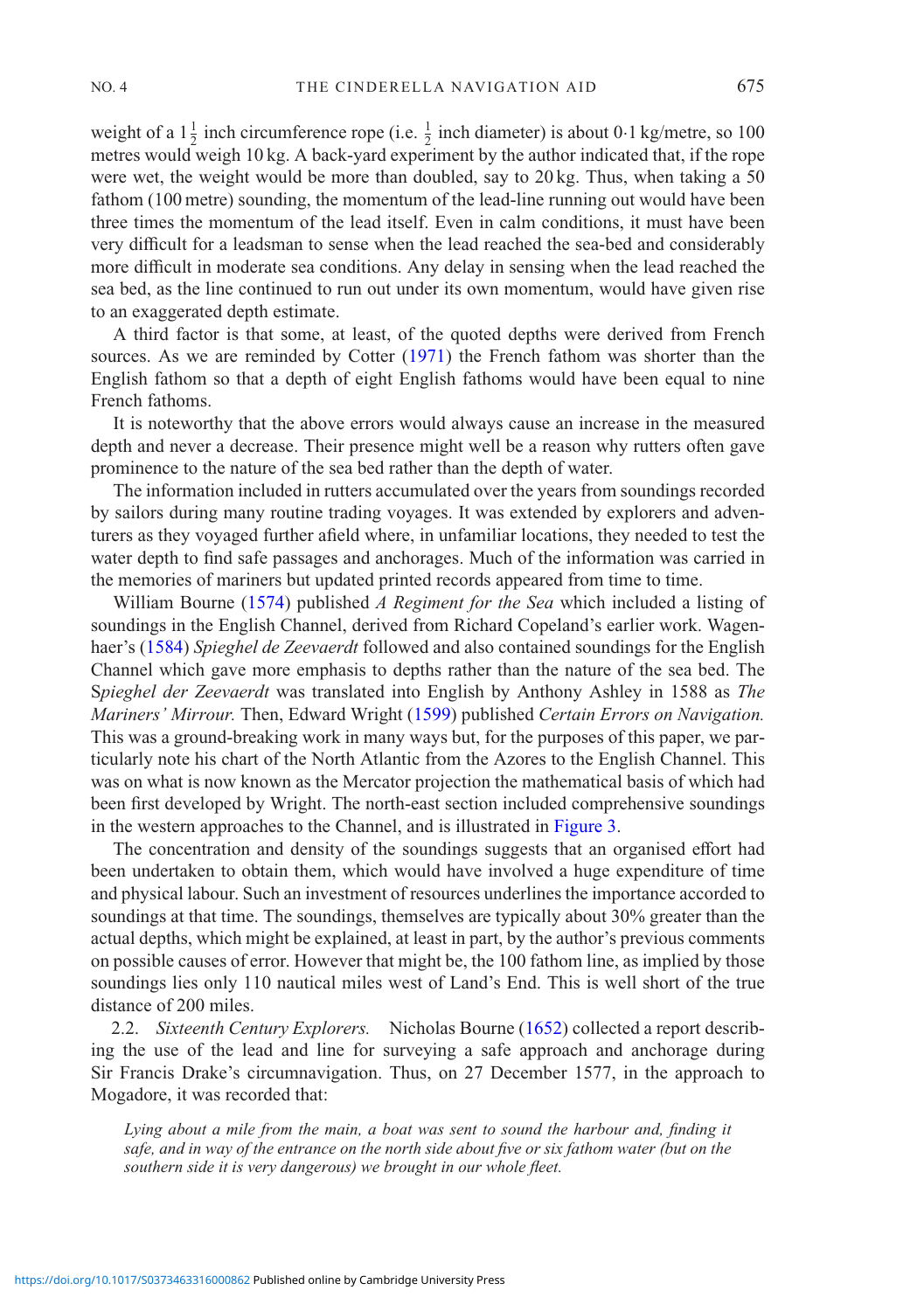<span id="page-5-0"></span>

Figure 3. Section of Edward Wright's Chart of 1599. The author has inserted, in blue, a section of the 100 fathom line as implied by the soundings.

Similarly, Kenyon [\(1980\)](#page-14-10) reproduced the Arctic Journal of Captain Edward Fenton in which, for the fourth of July 1578, we find that they entered a great sound, looking for a place to anchor:

*And sailing 3 leagues into it, did sound it over and again and found 100, 60, 40 and 30 fathoms until we came to 15 along the north shore, being flat ground and shoal water but so rocky and hard ground that it was not possible to anchor in.*

The next day, coming out of the entrance to the sound:

*. . . . . did set our sail and turned into the shore sounding, and found 34 fathom stremie*[1](#page-5-1) *ground and there did anchor.*

Of particular note are the depths of the soundings which Fenton recorded. Repeatedly retrieving up to 100 fathoms of line from icy water would have been no task for the

<span id="page-5-1"></span><sup>&</sup>lt;sup>1</sup> Kenyon interprets "stremie" as being made up of small, unconsolidated particles such as silt or pulverised shell. See also the similar, "stremy" of the first printed English rutter).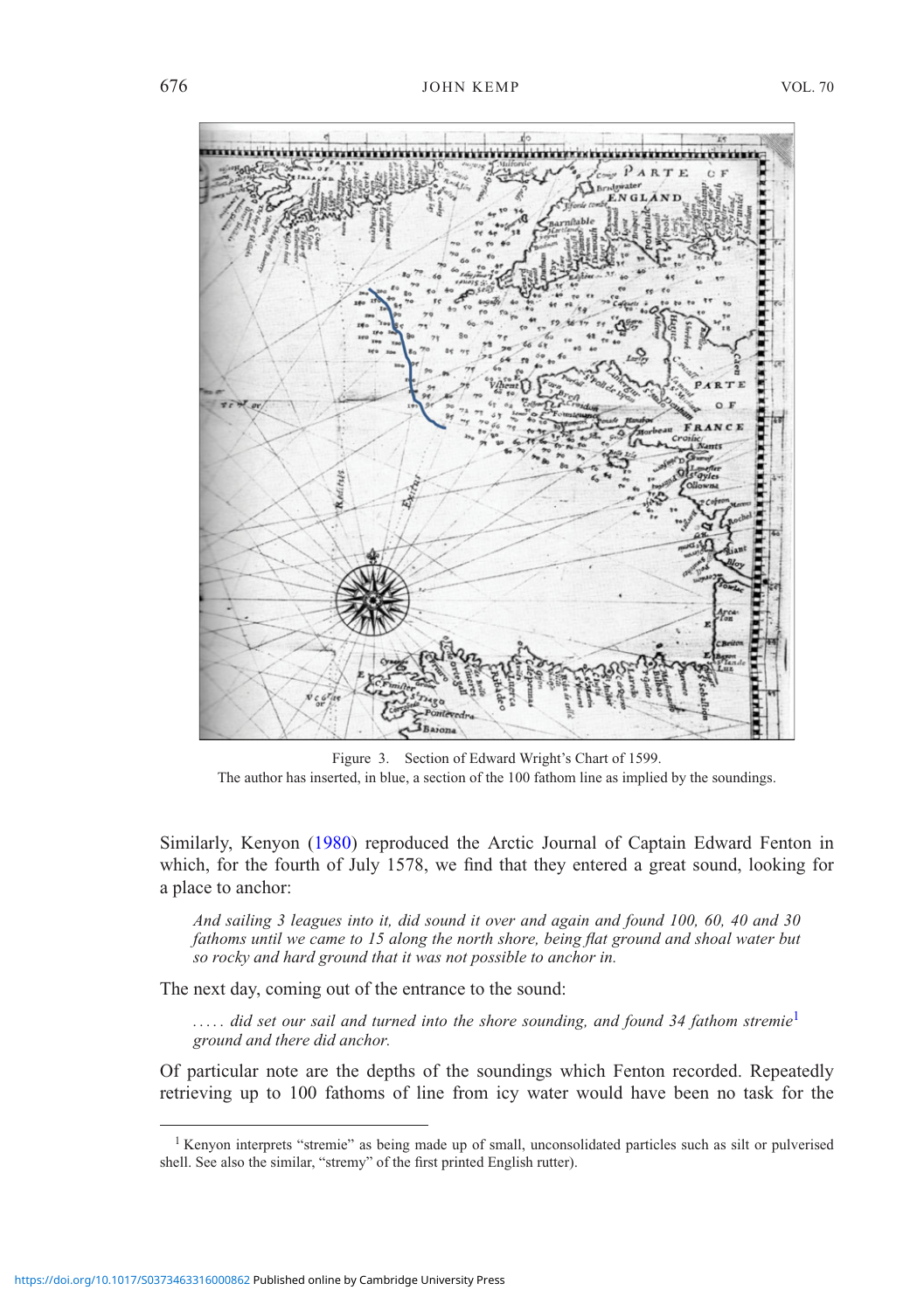faint-hearted. Such depths were of no use for identifying safe anchorages, but they were clearly felt worth recording for their navigational value.

Another late sixteenth century record, in somewhat warmer water, has been left by Sir Richard Hawkins who, in July 1593 was approaching the coast of Africa in about 5◦ North. As recorded in more detail by Kemp and D'Olier [\(2016\)](#page-14-2), he unexpectedly came across shoal water and sent boats ahead of the ship to sound and thus to find a safe anchorage.

These examples show the care with which the early explorers took soundings in order to keep their ships from stranding and to discover safe anchorages. This information would then have been used to provide greater detail on rutters and to extend their application.

Soundings were also recorded in depths of water where there was no intention of anchoring (as in Fenton's case) and these provided positioning information for later navigators.

2.3. *The use of soundings for navigation.* Fenton not only recorded soundings during his explorations, but a journal of his also provides an example of the value of using known soundings for navigation. This document is included in a book, edited by Taylor [\(1959\)](#page-14-3) entitled (with some understatement) *The Troublesome Voyage of Captain Fenton.* His was an abortive venture, during 1582/83, originally intended to instigate spice trading with the Moluccas. We pick up the story as Fenton, having abandoned an attempt to reach Newfoundland (don't ask), approached the English Channel from the Atlantic.

Fenton gave a day-to-day account of his progress, which included the courses and distances sailed and his estimate of each day's run. He also recorded the weather and other significant observations. When the sky was clear, he included an observation of "altitude", which would have been that of Polaris. In 1583, Polaris was about 3<sup>○</sup> from the true pole, but we know that Fenton had, on board, tables, translated from the Portuguese, which allowed a correction to be made to an observed altitude to find the altitude of the true pole. The altitude of the true pole is, of course, equal to the observer's latitude.

Ninety-six days after last sighting land, Fenton recorded the following:

*Friday the 7 June. At midday went till 7 the next day, E for 14 leagues and E by S for 14 leagues. Sounded at 5 o'clock in the afternoon at Thomas Hood's request and had no ground, notwithstanding that he supposed himself to be within 60 leagues of the Lizard.*

Thomas Hood had sailed with Sir Francis Drake and was one of two pilots on board Fenton's ship. In this case, he clearly felt that they had made sufficient easterly progress to be within 180 miles of the Lizard and within soundings. That is, in water depths of less than 100 fathoms. (Note that Thomas Hood's 60 leagues (180 miles) was a better estimate of how far the 100 fathom line was west of Lizard than was the 110 miles indicated by the chart of [Figure 2\)](#page-3-0). The previous day, Fenton had recorded an altitude of 50°19'. The Lizard is actually in 49◦58 N, but latitudes were not accurately known or observed in Fenton's time and were still a matter of uncertainty over a hundred years later. For example, in 1697, a table by Colson gives the latitude of the Lizard as  $50°10'$  N. and that of the Isles of Scilly as  $50°12'$  N. (Bishop Rock is actually in  $49°52'$  N.). And there was a spread of up to 48' in the latitudes observed by officers in the ill-fated squadron of Sir Clowdisley Shovel in 1707 (see May, [1960](#page-14-11)). In the event, it was not until 10 June that Fenton's ship came into soundings as was reported by the following entries in his journal.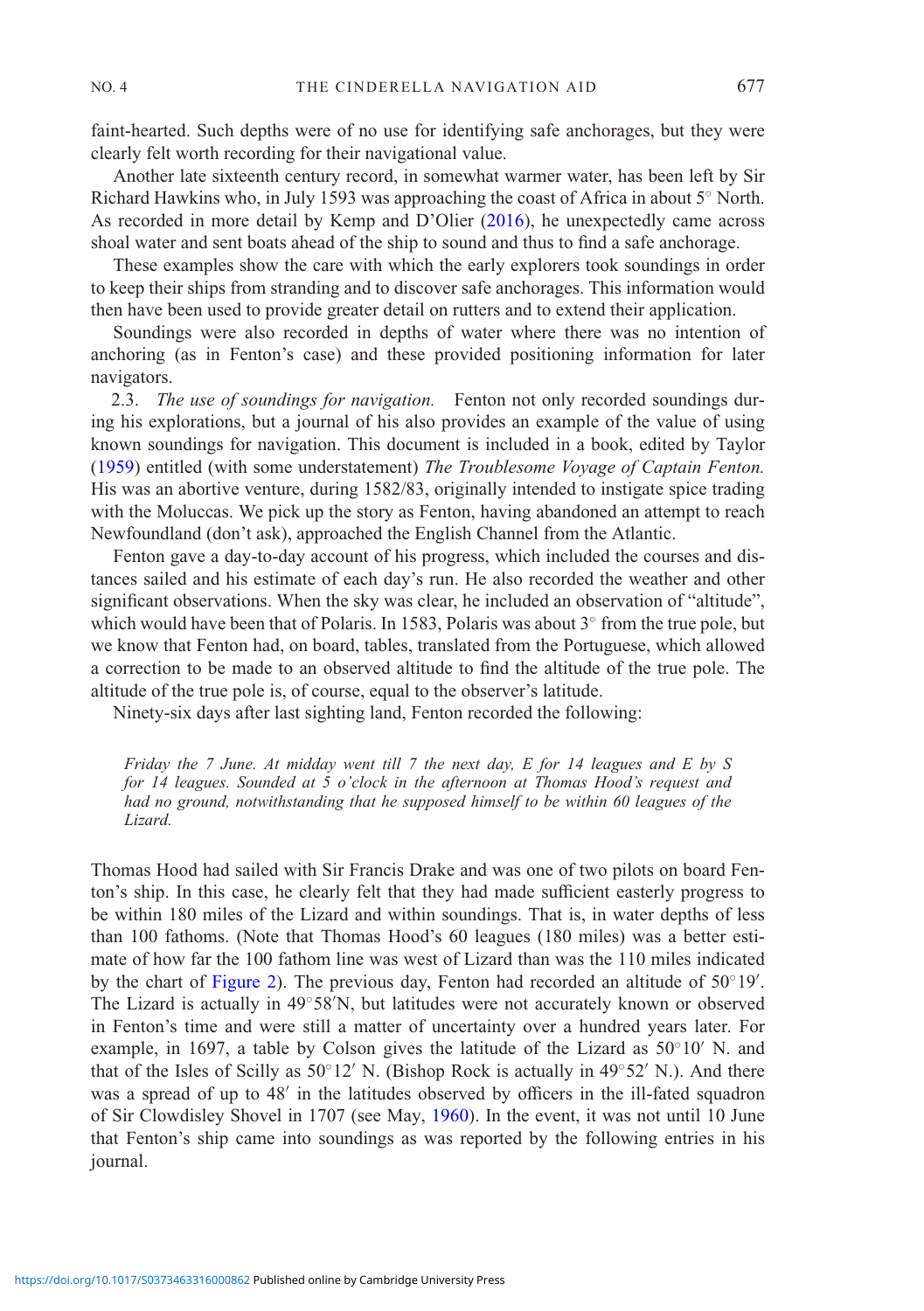### 678 JOHN KEMP VOL. 70

*Monday the 10th day. Very early in the morning we sounded and had 108 fathoms, fair* white small sand, being then upon the entry of the Bank, as Simon Farnando<sup>[2](#page-7-0)</sup> told me and *at midday went till 7 the next day E. 12 leagues and E. by S. 13 leagues at 8 o'clock at night and had the like as above.*

*Tuesday, the 11th day. At midday we went till 7 the next day E. & SE 24 leagues. Sounded at 6 o'clock at night and had 80 fathoms like the first with some red specks therein.*

*Wednesday, the 12th day, sounded in the morning and had similar shoaling with some shells. At midday, very stormy We triced in our main-sail and saw a sail to the west of us until 7 at night, S. 3 <sup>1</sup> <sup>2</sup> leagues. Sounded and had 85 fathoms small brown sands with little shell and like slivers of flax, and so till 7 in the morning SE. 5 leagues, and then descried certain hulks towards whom we steered until 8 o'clock but could not overtake, SSW, 5 leagues. Then we sounded and had 85 fathoms, brown sand with St James shells being upon the Bank and Scilly as we supposed N. or N. by E of us. Cast about and went for Ireland, NW. by N. 5 leagues.*

*Altitude 48*◦*48 . Wind at NE. and ENE. and E.*

*Thursday the 13th day. At Midday went till 12 the next day NNW. 21 leagues.*

*Altitude 49*◦*52 . Wind at E. and ESE. and SE.*

*Friday, the 14th day. At midday went until 12 the next day N. 18 leagues and N. by W. 9 leagues. Sounded at 6 o'clock at night and had 65 fathom, ooze.*

*Altitude 51*◦*31 . Wind at SE.*

*Saturday the 15th day. At 8 o'clock in the morning discovered land (God be praised) towards Youghal in Ireland, having been 103 days without sight of any land, and so went NNW. And NW. to Kinsale, where we came to anchor (God be praised) about 3 0'clock in the afternoon, going N and N. by E. into the haven . . . .....*

The author has worked back from Fenton's arrival at Kinsale to his position on Monday 10 June, using his estimates of daily progress, taking 3 miles to the league and bearing in mind that a nautical mile (1 minute of latitude) was, at the time, thought by British seamen to equal 5000 feet (Waters, [1958\)](#page-14-7). Also applying a variation of  $10°E$  (its value in 1583) to Fenton's courses. The resultant track is shown in [Figure 4,](#page-8-0) and there are a number of points of interest.

- (i) For a ship approaching the English Channel from the west, the 100 fathom line provided a reliable indication of longitude. This at a time when the only alternative was by dead-reckoning which was likely to be hugely in error after, perhaps, a three months crossing of the Atlantic. As noted in Section 6 below, this depth contour was still being used as late as 1948. In Fenton's time there would, no doubt, have been differing views amongst pilots as to how far the 100 fathom line lay to the westward, but Hood clearly knew that it was at least 60 leagues (180 miles) from the Lizard because he expected to be within soundings at that distance. This corresponds well with the actual figure of 200 nautical miles.
- (ii) On 10 June, Simon Ferdinando told Fenton that the sounding of 108 fathoms marked the ship's entry to the "Bank". That is to the continental shelf which extended to the 100 fathom line and then dropped, precipitously, to thousands of fathoms. The

<span id="page-7-0"></span><sup>2</sup> Simon Farnando (more usually written Simon Ferdinando) was Fenton's original pilot. He and Thomas Hood acted jointly after Hood joined the ship at Plymouth. Ferdinando was a highly experienced, renegade Portuguese sailor.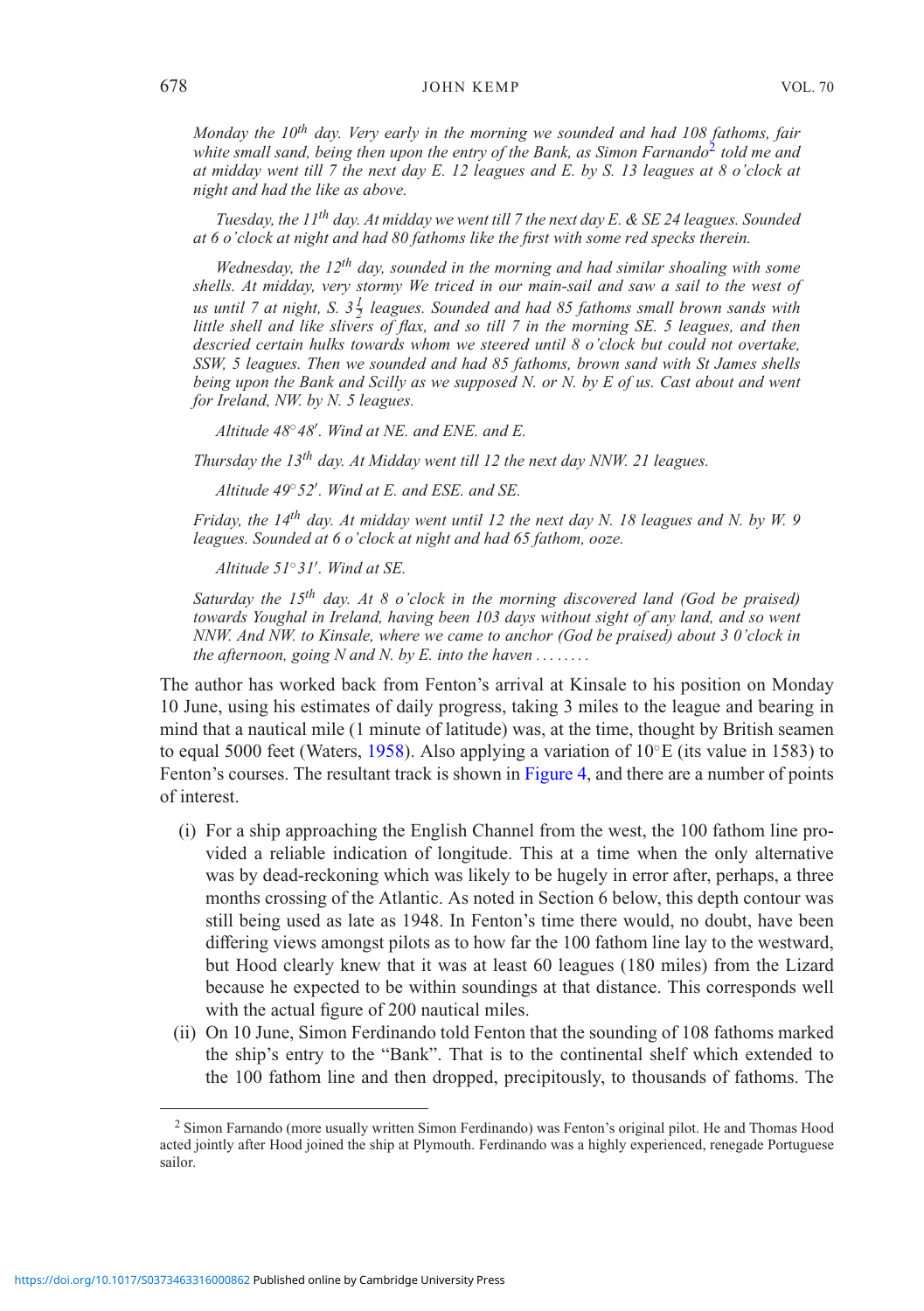<span id="page-8-0"></span>

Figure 4. Fenton's track in the Western approaches to England and Ireland.

previous latitude observation had been during the night of 6/7 June 1583 but, at 50◦19 Ferdinando would have been confident that the ship was well to the south of the Irish coast.

(iii) For the next two days, Fenton headed somewhat south of east, evidently making to the English Channel. On the morning of Thursday 13 June, he tried, unsuccessfully, to make contact with some local vessels. Based on a sounding of 85 fathoms, brown sand and shells, and a latitude, observed during the previous night of 48◦48 , he supposed that the Isles of Scilly lay in a N or N by E direction, which showed an impressive awareness of the ship's position after his long Atlantic crossing [\(Figure 3](#page-5-0) suggests they were actually ENE). The depth of water matched that shown in [Figure 2,](#page-3-0) south-east of Scilly although the bottom sample of brown sand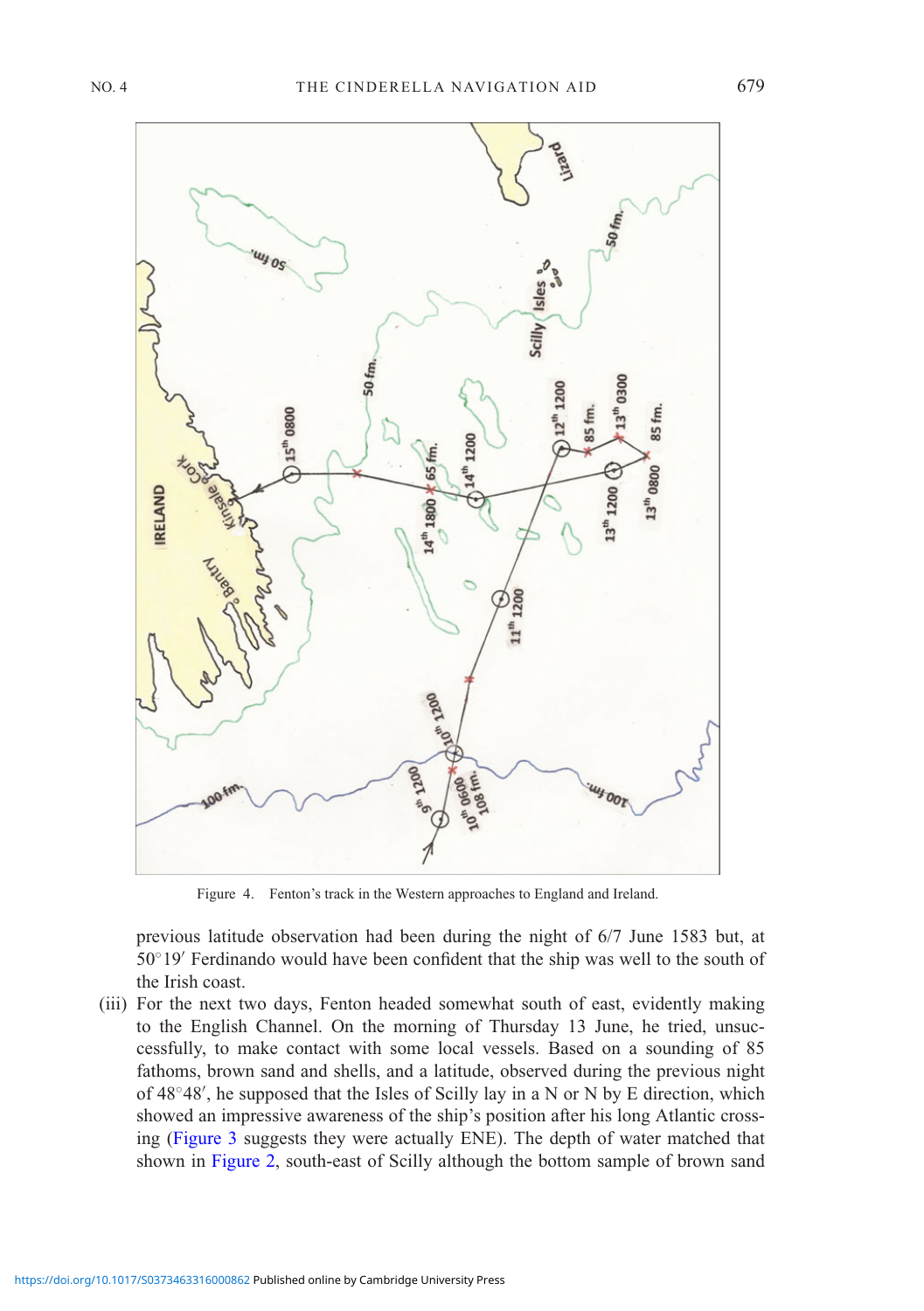differs from the stony ground suggested by the rutter. No doubt, Hood and Ferdinando would have had their own views as to what the brown sand signified.

Whatever the case, and perhaps influenced by the generally easterly winds, Fenton then decided to make for Ireland. Accordingly, he headed a little to the west of north and reached Kinsale on Saturday 15 June.

(iv) Fenton does not give a time for the "altitudes" that were observed when Polaris was visible, but they must have been taken in periods of twilight or darkness during the short June nights. Within this uncertainty, they all appear to be remarkably good (perhaps within 10 minutes of arc) as compared with the reconstructed track of the *Galleon Leicester*.

Whatever his limitations as a leader of men and a decision maker, Fenton was well served by his two pilots who brought his ship back to England with impressive confidence considering the limitations of the available equipment and knowledge.

3. 17<sup>TH</sup> CENTURY PROGRESS. The format of the lead and line used at that time is confirmed by an entry in Sir Henry Mainwaring's [\(1644](#page-14-8)) *Seaman's Dictionary*. He tells us that the deep-sea lead-line was a "small line". That is, it was thin as compared with the shorter, hand lead-line, which reduces the weight and makes sounding practicable, although still hard work, in deep water.

He leaves us in no doubt as to the value of the information provided by deep water soundings: *". . . and so, according to the depth and ground in many known places, as in coming into our Channel and many other places, when we can see no land yet we know where we are*.

In the seventeenth century, there were many voyages of routine trading in familiar waters where soundings and the nature of the sea bed provided a principal method of navigation. For the English Channel and its approaches, these are well documented in publications such as *A Regiment for the Sea* by William Bourne [\(1574](#page-13-2)) which continued through several editions to 1587 and then, with revisions by Thomas Hood to 1631. New observations were included in the Great Britain Coasting Pilot produced by Captain Greenville Collins [\(1693\)](#page-13-4) following the first systematic survey of British waters which he had completed in 1681.

There were also increasing numbers of voyages by adventurers and merchants probing further afield into unknown waters, where taking soundings would be a matter of prudent navigation and recording them would provide guidance for subsequent voyages.

For example, May [\(1970](#page-14-0)) tells us that Henry Hudson, on his third voyage, sounded regularly when approaching the Newfoundland Banks in July 1609. In the deep Atlantic water, he usually sounded once every day, often at 2000 hours to avoid falling in with the land during the night. Once he had found bottom, he sounded more frequently. Thus, at that time on 6 July, he found no ground at 100 fathoms but, at the same time on the following day he found ninety-five fathoms with a sample of white sand. This kind of routine was of immediate value for the safety of his ship and, by recording the soundings, he provided information that could be included in rutters or on charts.

An example from even more distant waters is the case of Captain John Daniel whose ship, the *New London*, came across shoal water and islands off the coast of what is now Western Australia in 1681 (Lee, [1925](#page-14-12)). Daniel took soundings and sketched a chart of his findings, which comprised the northernmost of the Abrolhos Islands, an archipelago surrounded by shoal water.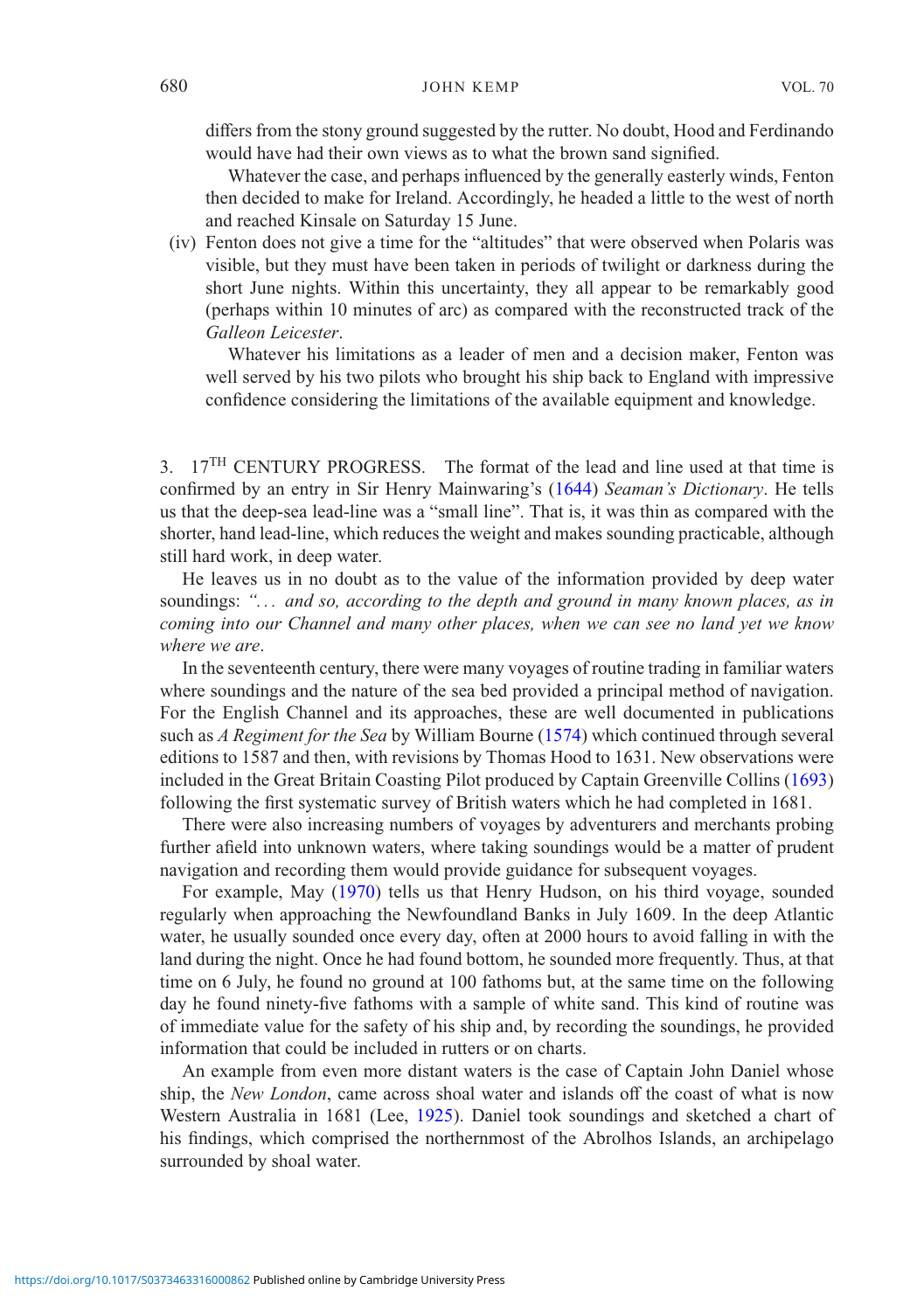Although Daniel appears not to have known it, the islands had been discovered and described by the Dutchman, Frederick de Houtman, commanding the ships D*ordrecht* and *Amsterdam* in 1619. Houtman gave the position of the Islands as 28◦46 S. and Daniel, who only saw the northerly islands of the group, 28◦36 S.

Few other points along the Western Australian coast had been visited at that time and it is of interest that The Abrolhos Islands appear to have been the target landfall for William Dampier as he approached that coast in 1699 in his ship, the R*oebuck*. Dampier had on board a chart which he said was by Abel Tasman, who had mapped the north-western coasts of Australia in 1644. Whether from this chart, or elsewhere, Dampier believed the Abrolhos Islands to be in 27◦28 S. Thus, when debris in the water indicated that he was approaching land in latitude 28◦36 S at night-time, he found 45 fathoms of water over coarse sand and thought he was off the southern end of the shoal water. He therefore altered course to the south, which was logical, but wrong. Unknown to Dampier, he was in the latitude Daniel had found for the northernmost island in the group, and to the north of the latitude Houtman had recorded. The error became apparent as the soundings decreased and he found a coral bottom, so he made a 180 degree turn and headed north until the soundings increased.

Clearly, it was not only in the approaches to the English Channel that reliable information on soundings was of great value to the early navigators.

4. CONTINUED USE OF LEAD AND LINE. By Dampier's time, more accurate instruments, such as the Davis Back-staff, had become available, and reliable predictions of the Sun's declination were published, so that observations of a ship's latitude were facilitated. However, a ship's longitude could not be found by astronomical means and estimates made by dead reckoning led to increasing errors as a voyage progressed.

As has been already noted, the 100 fathom line in the western approaches to the English Channel provided an estimate of longitude which became of increasing value as its position became charted more reliably. Further to the east, the 50 fathom line, running northsouth from the Scilly Islands to Ushant, provided another check on a ship's longitude. (The only deeper soundings to the east were those in the narrow canyons of the Hurd Deep.)

Moving into the  $18<sup>th</sup>$  Century, the invention of the reflecting quadrant by Hadley in 1731 allowed greater precision in the measurement of latitude. John Hamilton Moore [\(1772](#page-14-13)) published his "Practical Navigator and New Daily Assistant" which, among many other items, included advice for entering the English Channel. Moore recommended that a ship should keep to latitude 49◦ N, and he then listed the water depths and bottom samples that should be expected as the ship progressed. See Cotter [\(1971\)](#page-13-1) for a note as to how Moore's advice changed in successive editions of the "Practical Navigator", up to the 19<sup>th</sup> edition in  $1814<sup>3</sup>$ . There was also a table, contained in the 1796 and subsequent editions, listing the soundings and seabed quality to be found at distances up to 150 miles from Ushant along the parallels of  $48^{\circ}20'N$  and  $48^{\circ}30'N$ .

By the end of the 18<sup>th</sup> Century, chronometers and accurate lunar tables made it possible to find longitude by astronomical observation, but chronometers were expensive and many mariners lacked the capability of performing the calculations required to reduce lunar

<span id="page-10-0"></span><sup>3</sup> Across the Atlantic, Nathanial Bowditch produced a revised edition, as the N*ew Practical Navigator*, in 1799. With many more corrections and amendments this became the first edition of the highly respected *American Practical Navigator* in 1802. Over 50 editions later, it still remains in print as a US Government publication.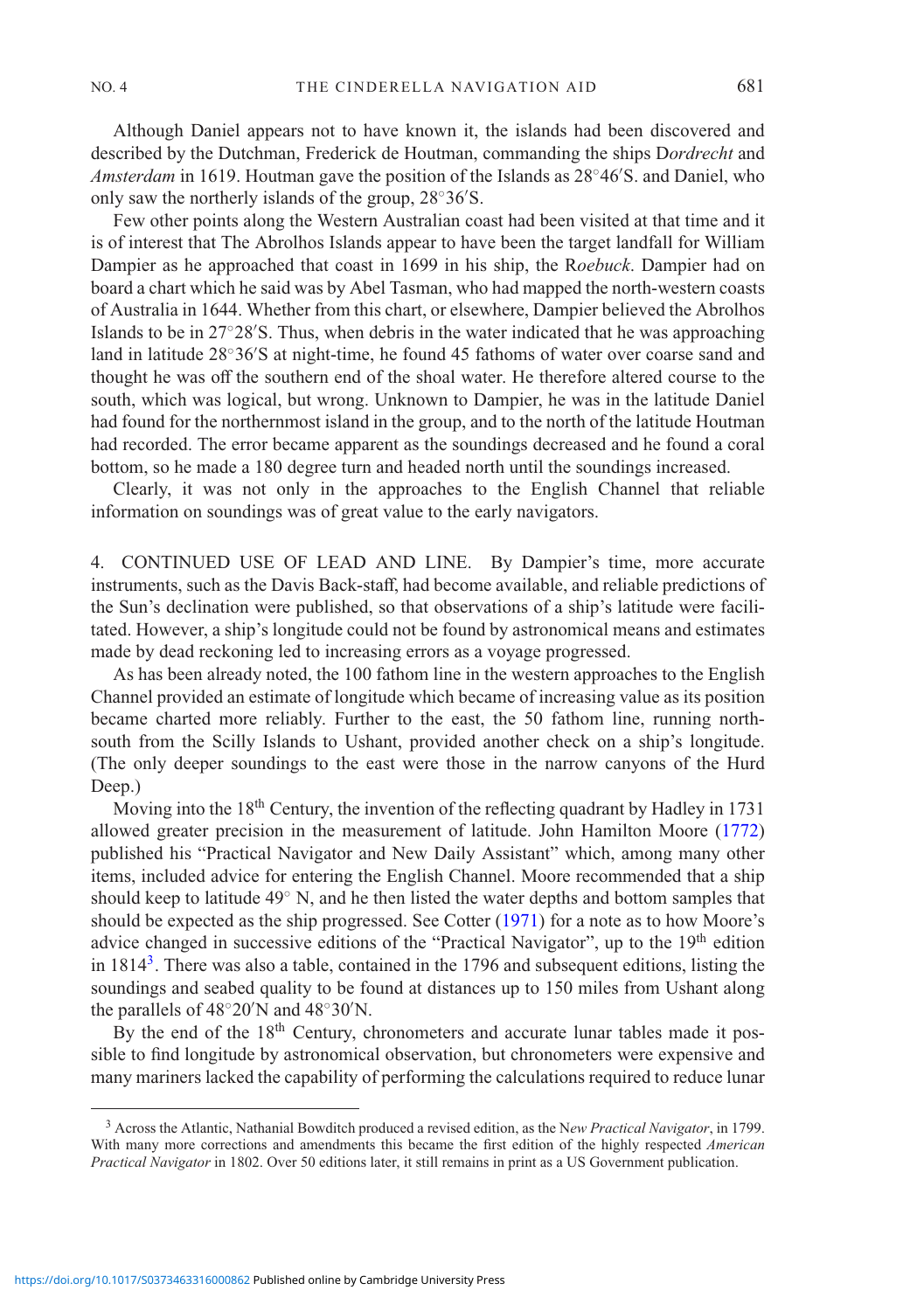### 682 JOHN KEMP VOL. 70

observations. The lead-line therefore continued as an important navigational instrument until well into the 19<sup>th</sup> Century, by which time mechanical systems, developed by Kelvin and others, allowed deep water soundings to be measured with greater convenience and while a ship was under way.

Following Moore's "Practical Navigator", a number of other navigation manuals were published in the UK, including popular works by Norie, Raper and Lecky, but these no longer contained a listing of soundings and the associated character of the sea bed. This was surely because of the increasing availability of reliable charts which provided such information in a more graphic and useful format. The first Admiralty chart was issued in 1800 and Admiralty charts became available for sale to the general public in 1821.

Pre-dating the Admiralty charts were the, so called, "Blueback" charts, published privately by a number of mainly London-based companies who, in the early 20<sup>th</sup> Century, became consolidated into Imray, Laurie, Norie and Wilson, Ltd. The "Bluebacks" remained popular among merchant seamen and fishermen up to World War II. (See Fisher, [2001a;](#page-13-5) [2001b](#page-13-6)). Under the Imray imprint they continue to be much used by yachtsmen and fishermen.

On the early Admiralty charts and Bluebacks, the 100 fathom line appeared, as shown in [Figure 4.](#page-8-0) This was near its true position as shown on modern charts and well to the west of its position on Edward Wright's chart [\(Figure 3\)](#page-5-0).

Charles Cotter [\(1971\)](#page-13-1) (a sometime colleague of the author) referring to the end of the 19<sup>th</sup> Century, suggested that:

*Long before the advent of the echo sounder, by the use of which it is not possible to ascertain the nature of the bottom, navigation by sounding lead . . . had become an obsolescent art.*

Few people would argue with that as a general statement, but the use of soundings for particular applications, although less and less frequently measured with lead and line, continued into the 20<sup>th</sup> Century.

5. TWENTIETH CENTURY APPLICATIONS. By the beginning of the 20<sup>th</sup> Century, the use of astro navigation for position fixing was a matter of routine. However, in overcast conditions which, especially in temperate latitudes, might persist for many days, soundings continued to provide a valuable navigation aid as discussed by Kemp et al. [\(2008\)](#page-13-7). This included the long established practice of locating the 100 fathom line when approaching the English Channel from the west or the south-west. In the early years of the 20th century use was made of a Kelvin sounding machine, or similar, as reported by Kemp from personal experience in 1948. However, from the 1930s ships were increasingly fitted with echo sounders which provided a more convenient method of locating a depth contour and, since such contours were generally parallel to a coastline, they frequently made a good cut with a shore-based radio beacon. The previously noted 100 fathom line was a special case of this technique so that, when approaching the south-west of Ireland from the Atlantic, the contour made a good cross with a bearing from the radio beacon at Mizen Head or Bishop Rock or, when approaching the English Channel from Biscay, a good cross could be obtained with a bearing from the radio beacon at Ushant. This was a useful method of fixing position in fog before the advent of radar and electronic position fixing systems made it redundant.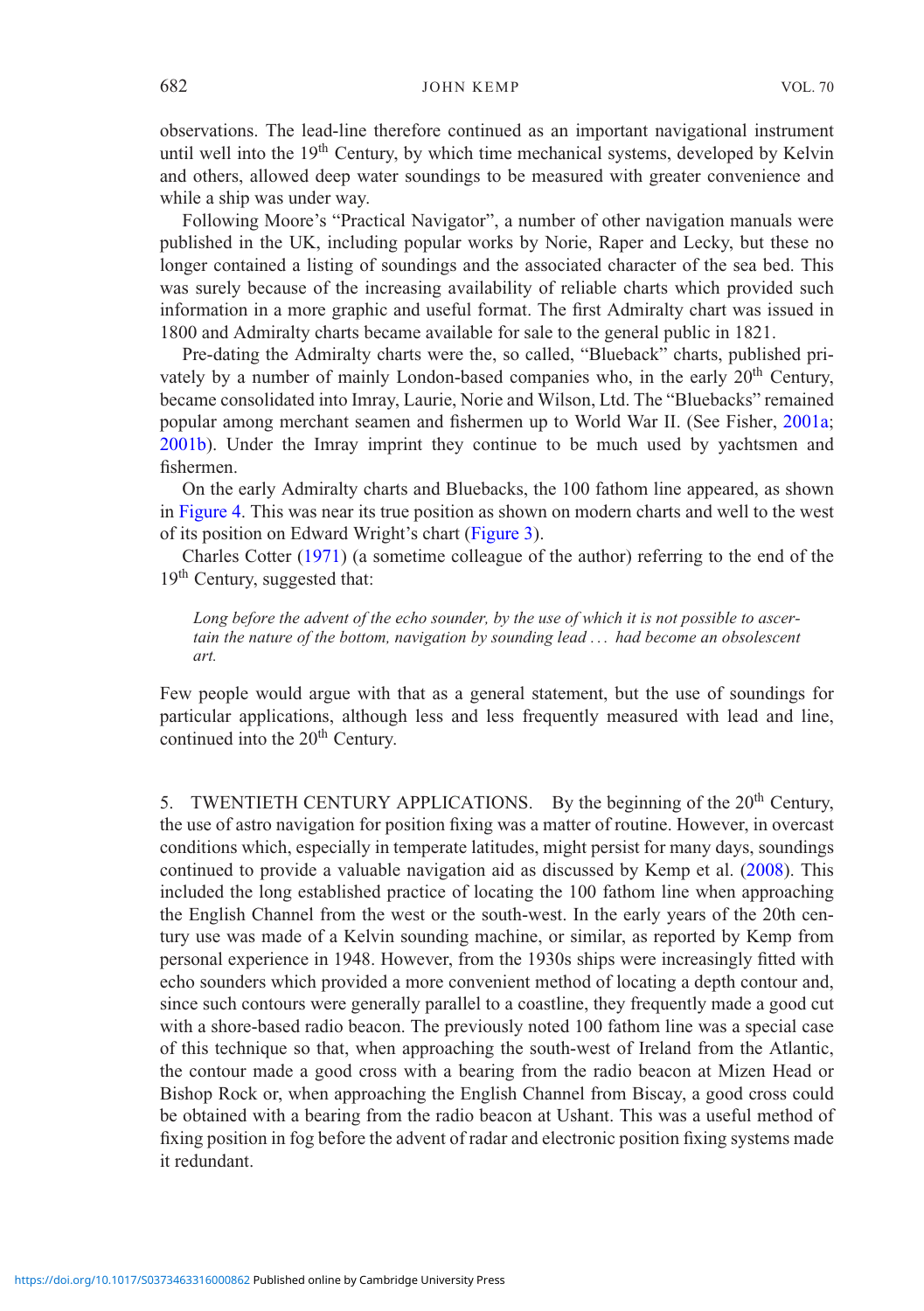<span id="page-12-0"></span>

Figure 5. Escape route of the *Ortega* (marked in red) Extract from Admiralty chart 4259, Reproduced by permission of the Controller of Her Majesty's Stationery Office and the UK Hydrographic Office [\(www.ukho.gov.uk\)](http://www.ukho.gov.uk).

Nevertheless, there remained some notable uses of the lead and line, including the remarkable escape of the Pacific Steam Navigation Company's *Ortega* when pursued by the German cruiser *Dresden,* off the south-west coast of Chile in September 1914 (Lyon, [2016\)](#page-14-14). Rather than surrender his ship to the faster *Dresden*, Captain Kinneir made his best possible speed towards and into the Estracho de Nelson (Nelson Strait). This was un-surveyed and the "American Pilot" of 1916 reported that it led "into a shallow, rock-strewn basin." Captain Lüdecke of the *Dresden,* wisely, declined the challenge but Captain Kinneir, faced with the certain loss of his ship if he tarried, proceeded into the strait. He put down two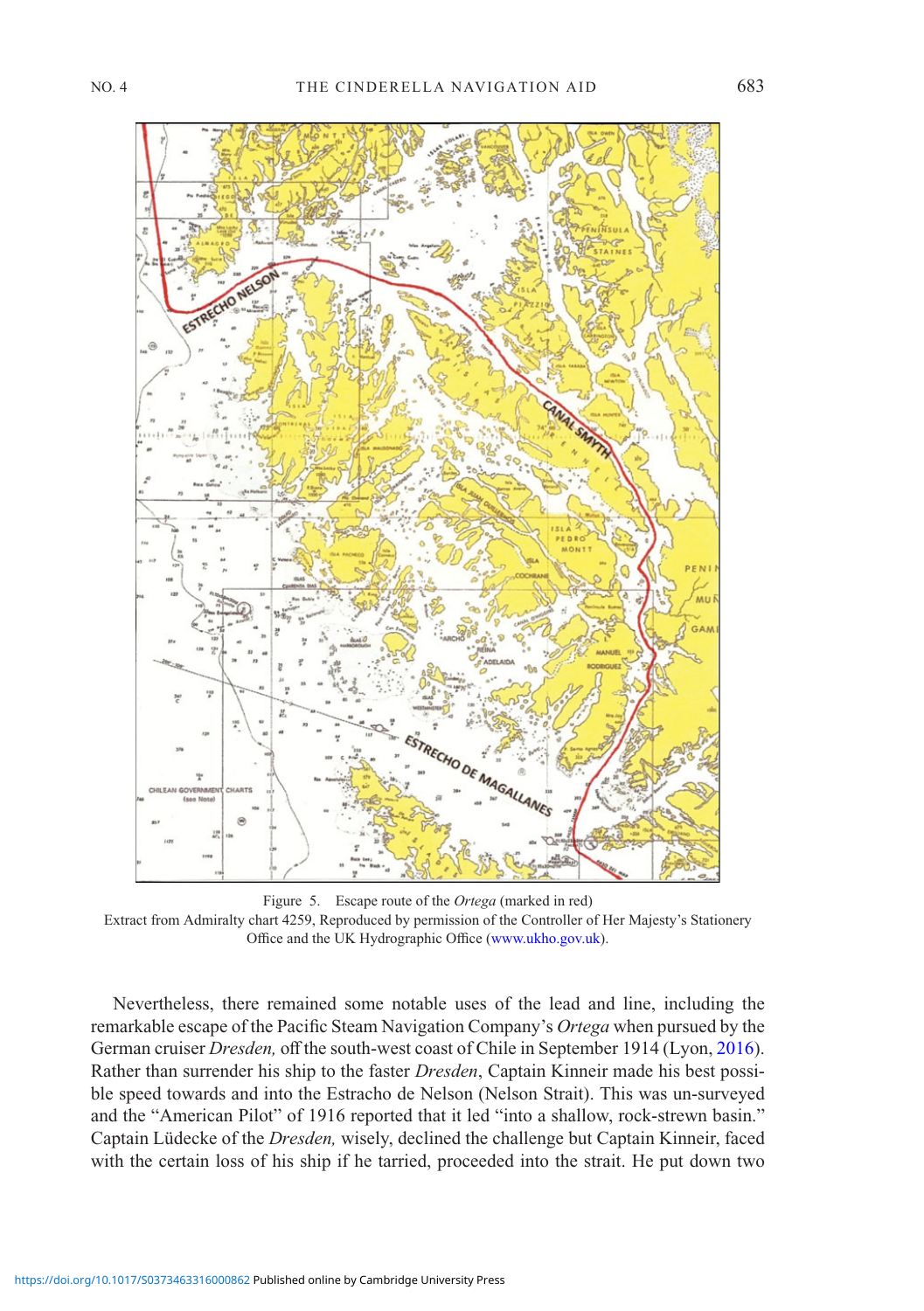boats which went ahead to sound and to find a viable passage through the reefs and the rock pinnacles, just as Drake and Hawkins had done in the 16<sup>th</sup> Century.

It is a daunting prospect when a navigator has to make a tortuous passage through a charted area marked with many shoals, rocks and other dangers to navigation. Even worse, is to be confronted, as Captain Kinneir was, by a known dangerous area shown on the chart as an expanse of white paper with not so much as a sounding marked. Despite the many dangers, including strong currents and tidal rips, he took his ship safely through the Estracho de Nelson (Nelson Strait) and then back to open water through the longer, and equally treacherous, Canal Smyth (Smyth's Channel). See [Figure 5.](#page-12-0)

Captain Kinneir's use of the lead and line was an exceptional event, but the lead and line were used routinely, into the  $20<sup>th</sup>$  Century, by fishermen. As related by Cooper [\(2010](#page-13-8)), in 1937 his father took his trawler from Lowestoft to the Dogger Bank on a three-day voyage, finding his way and monitoring his progress at the fishing ground exclusively by use of the lead and line. His Blueback charts remained rolled up and were never consulted. Some discussion of how he might have used sea-bed information is contained in Kemp and D'Olier [\(2016](#page-14-2)). Later in the  $20<sup>th</sup>$  Century, electronic position fixing systems and sophisticated acoustic "fish-finders" were developed and the lead and line became redundant for fishermen.

6. CONCLUSIONS. During the  $16<sup>th</sup>$  Century and until the finding of longitude became a matter of routine, the lead and line was a vital navigation aid, although the author suggests that, in the literature, it has not been accorded the importance it merits. Its use for making a safe approach to an anchorage was invaluable until the general introduction of the echosounder in the 1930s. More controversial was the use of lead and line for position fixing in offshore waters. However, the recording of water depths greater than 50 fathoms, together with sea-bed information in sailing directions and later on charts, could only have been for that purpose.

May [\(1973](#page-14-15)) writing about the history of the lead and line, observed, "That we hear little about it is not surprising, for it is so simple that no-one would think it necessary to describe it." Just so.

#### REFERENCES

- <span id="page-13-3"></span>Bourne, Nicholas. (1652). *The World Encompassed by Sir Francis Drake. Collected out of the notes of Master Frances Fletcher and compared with divers other notes.* Printed in London for Nicholas Bourne. Available online at: [http://archive.org/stream/worldencompass00drakrich#page/n5/mode/2up](http://archive.org/stream/worldencompass00drakrich{#}page/n5/mode/2up)
- <span id="page-13-2"></span>Bourne, William. (1574). *A Regiment for the Sea.* Imprinted in London for Thomas Hacker.
- <span id="page-13-4"></span>Collins, Captain Greenville. (1693). *Great Britain Coasting Pilot,* Printed by Freeman Collins and sold by Richard Mount, London.
- <span id="page-13-8"></span>Cooper, R.W. (2010). Heaving the Lead. *The Journal of Navigation,* **63**, 183–186.
- <span id="page-13-1"></span>Cotter, C.H. (1971). The Ground in the Western Approaches. *The Journal of Navigation,* **24**, 196–203.
- <span id="page-13-5"></span>Fisher, S. (2001a). The Organisation of Hydrographic Information for English Navigators – Five Hundred Years of Sailing Directions and Charts. *The Journal of Navigation,* **54**, 157–166.
- <span id="page-13-6"></span>Fisher, S. (2001b). *The Makers of the Blueback Charts.* Imray, Laurie, Norie & Wilson. St Ives, Cambridgeshire, UK.
- <span id="page-13-0"></span>Herodotus. (440BC). History, Book 2. See online translation by G. Rawlingson at classics.mit.edu/ Herodotus/history.2.ii.html

<span id="page-13-7"></span>Kemp, J., Cockcroft, N., Gylden, S., Iijima, Y. Koburger, C., Lyon, P., Page, D. and Thirslund, S. (2008). The Use of Soundings for Navigation in the Mid-20th Century. The Journal of Navigation, **61**, 629–642.